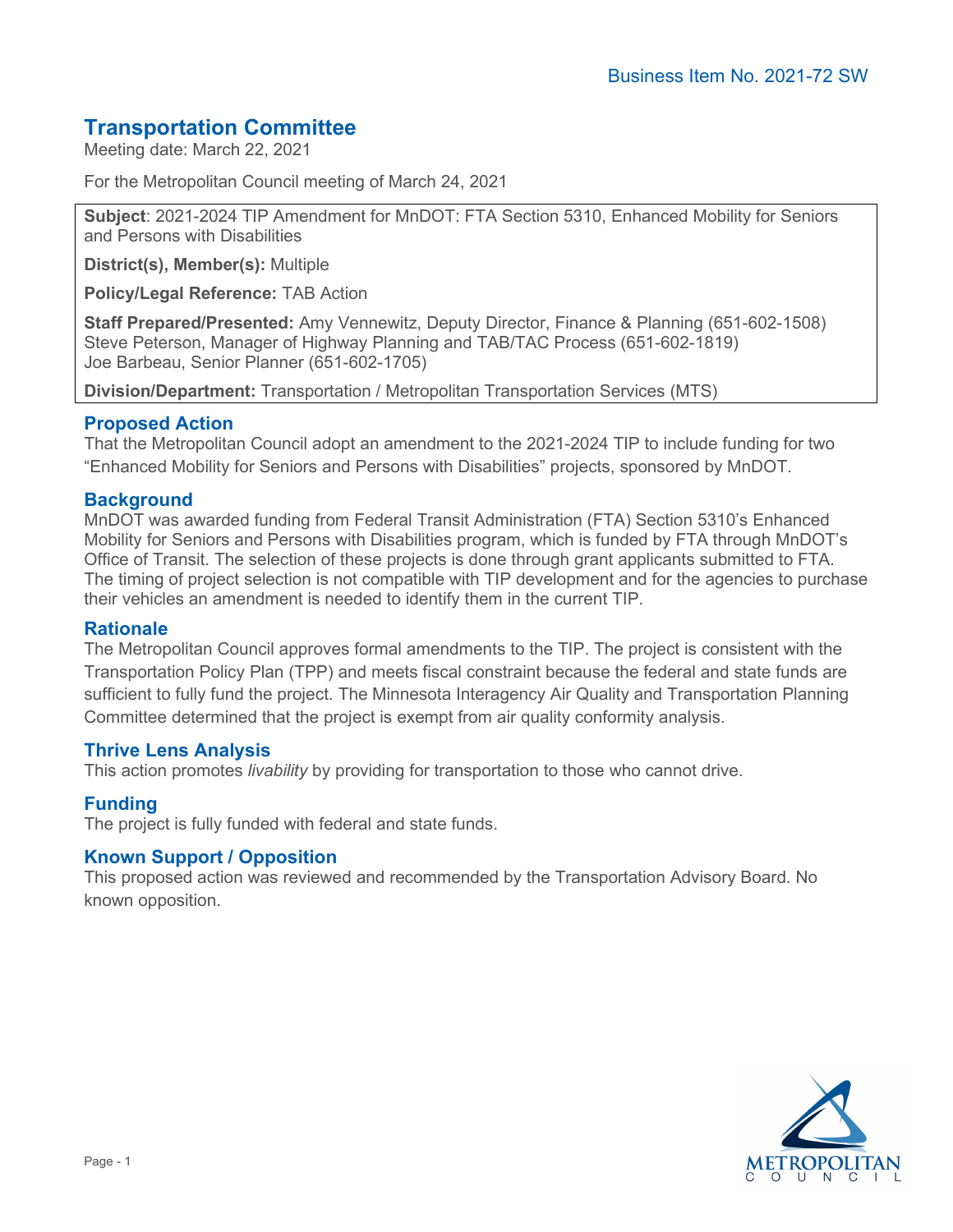Please amend the 2021-2024 Transportation Improvement Program (TIP) to include these projects. These projects are being submitted with the following information:

| <b>Project</b> | <b>State</b><br><b>Fiscal</b><br>Year | ATP/<br><b>Dist</b> | <b>Route</b><br><b>System</b> | Project<br><b>Number</b><br>(S.P.  #) | <b>Agency</b> | <b>Description</b>                 |
|----------------|---------------------------------------|---------------------|-------------------------------|---------------------------------------|---------------|------------------------------------|
|                |                                       |                     |                               |                                       |               |                                    |
|                | 2022                                  | M                   | Transit                       | TRF-9134-22                           | MnDOT         | Section 5310: Anoka County         |
|                |                                       |                     |                               |                                       |               | <b>Transportation Coordination</b> |
|                |                                       |                     |                               |                                       |               | <b>Assistance Project</b>          |
| $\mathcal{P}$  | 2022                                  | M                   | Transit                       | TRF-9135-22                           | <b>MnDOT</b>  | Section 5310: Hennepin County      |
|                |                                       |                     |                               |                                       |               | <b>Transportation Coordination</b> |
|                |                                       |                     |                               |                                       |               | <b>Assistance Project</b>          |

#### **PROJECT IDENTIFICATION:**

| <b>Project</b> | <b>Miles</b> | Prog | <b>Type of work</b>    | <b>Prop funds</b> | <b>Total S</b> | <b>FTA S</b> | <b>State S</b> |
|----------------|--------------|------|------------------------|-------------------|----------------|--------------|----------------|
|                | N/A          | NΒ   | $^{\mathsf{r}}$ ransit | FTA               | 309,060        | 247.248      | 61,812         |
|                | N/A          | NΒ   | $^\mathsf{r}$ ansit    | FTA               | 606,000        | 484,800      | 121,200        |

# **PROJECT BACKGROUND:**

1. Briefly describe why amendment is needed (e.g., project in previous TIP but not completed; illustrative project and funds now available; discretionary funds received; inadvertently not included in TIP).

Section 5310: The Enhanced Mobility for Seniors and Persons with Disabilities program is funded by FTA through MnDOT's Office of Transit and Active Transportation. The selection of these projects is done through grant applications submitted to FTA. The timing of project selection is not compatible with the TIP/STIP development and for the agencies to receive a Transit Coordination Assistance Project funds an amendment is needed to identify them in the current STIP. These projects need to be included in the TIP so that FTA can apply for the federal funding for the projects and enter into contracts with the subrecipients for those funds.

How is Fiscal Constraint Maintained as required by 23 CFR 450.216 (check all that apply)?

- New Money  $\checkmark$
- Anticipated Advance Construction
- ATP or MPO or MnDOT Adjustment by deferral of other projects
- Earmark or HPP not affecting fiscal constraint
- Other

 $\checkmark$  FTA Section 5310 Enhanced Mobility of Seniors and Individuals with Disabilities Program

### **CONSISTENCY WITH MPO LONG RANGE PLAN:**

This amendment is consistent with the Metropolitan Council Transportation Policy Plan, adopted by the Metropolitan Council on November 18, 2020 with FHWA/FTA conformity determination established on December 4, 2020.

#### **AIR QUALITY CONFORMITY:**

- Subject to conformity determination
- Exempt from regional level analysis  $\checkmark$
- N/A (not in a nonattainment or maintenance area